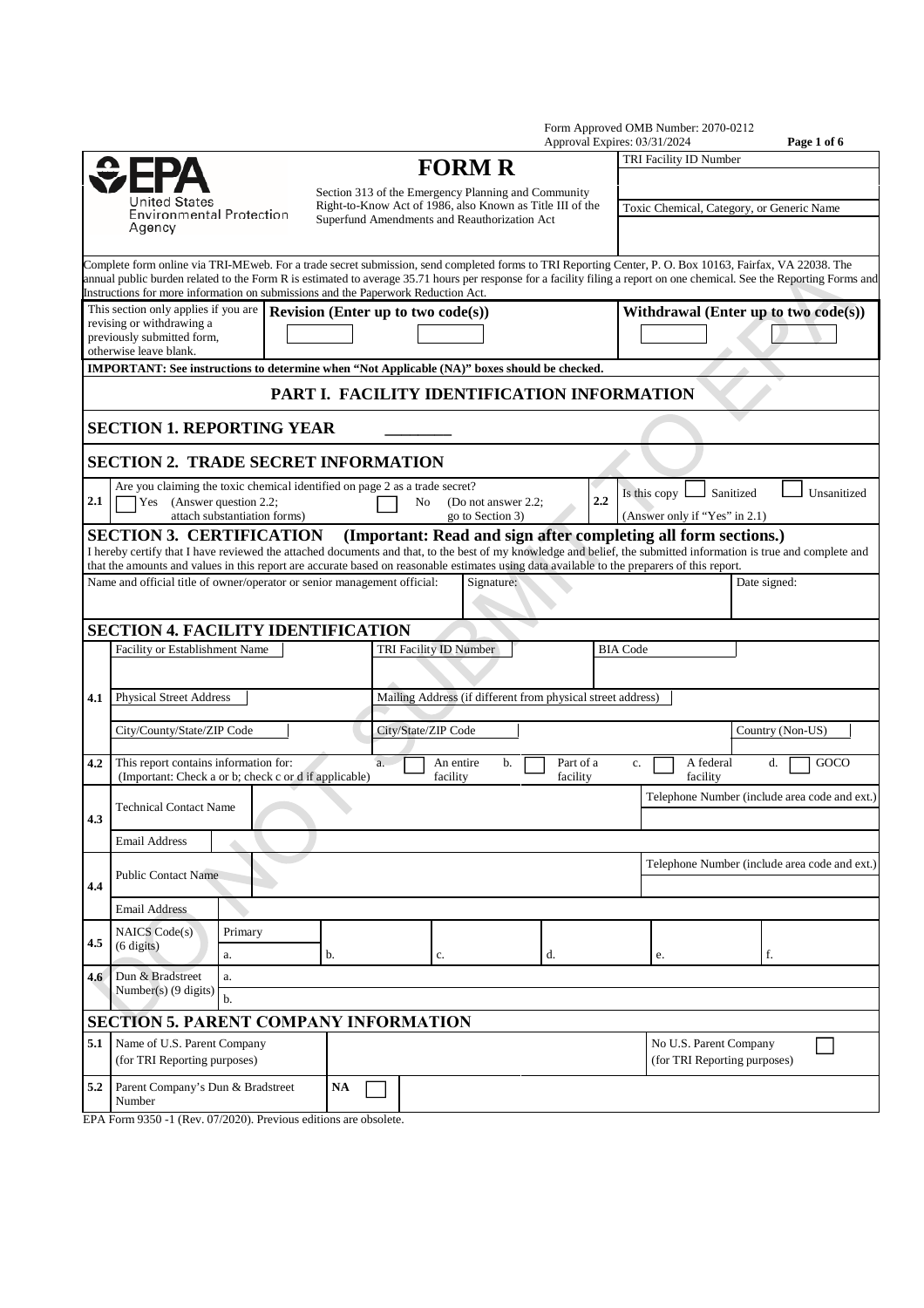|                          |                                                                                                                                                                                      |                                                             |                                                       |                                                                                                                                          | Form Approved OMB Number: 2070-0212<br>Approval Expires: 03/31/2024                                                 | Page 2 of 6                                                 |  |  |
|--------------------------|--------------------------------------------------------------------------------------------------------------------------------------------------------------------------------------|-------------------------------------------------------------|-------------------------------------------------------|------------------------------------------------------------------------------------------------------------------------------------------|---------------------------------------------------------------------------------------------------------------------|-------------------------------------------------------------|--|--|
|                          |                                                                                                                                                                                      |                                                             | <b>FORM R</b>                                         |                                                                                                                                          | TRI Facility ID Number                                                                                              |                                                             |  |  |
|                          |                                                                                                                                                                                      |                                                             |                                                       |                                                                                                                                          |                                                                                                                     |                                                             |  |  |
|                          |                                                                                                                                                                                      |                                                             |                                                       | Part II. CHEMICAL-SPECIFIC INFORMATION                                                                                                   |                                                                                                                     | Toxic Chemical, Category, or Generic Name                   |  |  |
|                          | <b>SECTION 1. TOXIC CHEMICAL IDENTITY</b>                                                                                                                                            |                                                             |                                                       | (Important: DO NOT complete this section if you are reporting a mixture component in Section 2 below.)                                   |                                                                                                                     |                                                             |  |  |
| 1.1                      | CAS Number (Important: Enter only one number exactly as it appears on the Section 313 list. Enter category code if reporting a chemical category.)                                   |                                                             |                                                       |                                                                                                                                          |                                                                                                                     |                                                             |  |  |
|                          |                                                                                                                                                                                      |                                                             |                                                       |                                                                                                                                          |                                                                                                                     |                                                             |  |  |
| $1.2\phantom{0}$         | Toxic Chemical or Chemical Category Name (Important: Enter only one name exactly as it appears on the Section 313 list.)                                                             |                                                             |                                                       |                                                                                                                                          |                                                                                                                     |                                                             |  |  |
| 1.3                      |                                                                                                                                                                                      |                                                             |                                                       | Generic Chemical Name (Important: Complete only if Part I, Section 2.1 is checked "Yes". Generic Name must be structurally descriptive.) |                                                                                                                     |                                                             |  |  |
|                          |                                                                                                                                                                                      |                                                             |                                                       |                                                                                                                                          |                                                                                                                     |                                                             |  |  |
|                          | <b>SECTION 2. MIXTURE COMPONENT IDENTITY</b>                                                                                                                                         |                                                             |                                                       | (Important: DO NOT complete this section if you completed Section 1.)                                                                    |                                                                                                                     |                                                             |  |  |
| 2.1                      |                                                                                                                                                                                      |                                                             |                                                       | Generic Chemical Name Provided by Supplier (Important: Maximum of 70 characters, including numbers, letters, spaces, and punctuation.)   |                                                                                                                     |                                                             |  |  |
|                          |                                                                                                                                                                                      |                                                             |                                                       |                                                                                                                                          |                                                                                                                     |                                                             |  |  |
|                          | (Important: Check all that apply.)                                                                                                                                                   |                                                             |                                                       | <b>SECTION 3. ACTIVITIES AND USES OF THE TOXIC CHEMICAL AT THE FACILITY</b>                                                              |                                                                                                                     |                                                             |  |  |
| 3.1                      | Manufacture the toxic<br>3.2<br>chemical:                                                                                                                                            |                                                             | Process the toxic chemical:                           | 3.3                                                                                                                                      | Otherwise use the toxic chemical:                                                                                   |                                                             |  |  |
|                          | a. $\Box$ Produce b. $\Box$ Import                                                                                                                                                   |                                                             |                                                       |                                                                                                                                          |                                                                                                                     |                                                             |  |  |
| e. $\vert \ \vert$<br>f. | If Produce or Import<br>a.<br>c. $\Box$ For on-site use/processing b.<br>c.<br>d. $\Box$ For sale/distribution<br>d.<br>As a byproduct<br>e.<br>As an impurity<br>$\mathbf{1}$<br>f. | As a reactant<br>Repackaging<br>As an impurity<br>Recycling | As a formulation component<br>As an article component | Enter 4-digit a. D<br>$code(s)$ from<br>instruction<br>package                                                                           | As a chemical<br>processing aid<br>As a manufacturing aid<br>$b.$    <br>Ancillary or other use<br>c. $\vert \vert$ | Enter 4-digit<br>code(s) from<br>instruction<br>package     |  |  |
|                          | <b>CALENDAR YEAR</b>                                                                                                                                                                 |                                                             |                                                       | SECTION 4. MAXIMUM AMOUNT OF THE TOXIC CHEMICAL ON-SITE AT ANY TIME DURING THE                                                           |                                                                                                                     |                                                             |  |  |
| 4.1                      |                                                                                                                                                                                      | (Enter two-digit code from instruction package.)            |                                                       |                                                                                                                                          |                                                                                                                     |                                                             |  |  |
|                          |                                                                                                                                                                                      |                                                             |                                                       | SECTION 5. QUANTITY OF THE TOXIC CHEMICAL ENTERING EACH ENVIRONMENTAL MEDIUM ON-SITE                                                     |                                                                                                                     |                                                             |  |  |
|                          |                                                                                                                                                                                      |                                                             |                                                       | A. Total Release (pounds/year*)<br>(Enter a range code** or estimate)                                                                    | <b>B.</b> Basis of Estimate<br>(Enter code)                                                                         | C. Percent from<br>Stormwater                               |  |  |
| 5.1                      | Fugitive or non-point<br>air emissions                                                                                                                                               |                                                             | NA                                                    |                                                                                                                                          |                                                                                                                     |                                                             |  |  |
| 5.2                      | Stack or point air<br>emissions                                                                                                                                                      |                                                             | NA                                                    |                                                                                                                                          |                                                                                                                     |                                                             |  |  |
| 5.3                      | Discharges to receiving streams or water<br>bodies (Enter one name per box)                                                                                                          |                                                             | NA                                                    |                                                                                                                                          |                                                                                                                     |                                                             |  |  |
|                          | <b>Stream or Water Body Name</b>                                                                                                                                                     | Reach Code (optional)                                       |                                                       |                                                                                                                                          |                                                                                                                     |                                                             |  |  |
| 5.3.1                    |                                                                                                                                                                                      |                                                             |                                                       |                                                                                                                                          |                                                                                                                     |                                                             |  |  |
| 5.3.2                    |                                                                                                                                                                                      |                                                             |                                                       |                                                                                                                                          |                                                                                                                     |                                                             |  |  |
|                          |                                                                                                                                                                                      |                                                             |                                                       | If additional pages of Part II, Section 3.2 and 3.3 are attached, indicate the total number of pages in this box                         |                                                                                                                     |                                                             |  |  |
|                          | and indicate the Part II, Section 3.2 and 3.3 page number in this box.                                                                                                               |                                                             |                                                       | (Example: 1, 2, 3, etc.)                                                                                                                 |                                                                                                                     |                                                             |  |  |
|                          | and indicate the Part II, Section 5.3 page number in this box.                                                                                                                       |                                                             |                                                       | If additional pages of Part II, Section 5.3 are attached, indicate the total number of pages in this box<br>(Example: 1, 2, 3, etc.)     |                                                                                                                     |                                                             |  |  |
|                          | EPA form 9350 -1 (Rev. 07/2020). Previous editions are obsolete.                                                                                                                     |                                                             |                                                       |                                                                                                                                          |                                                                                                                     | *For Dioxin or Dioxin-like compounds, report in grams/year. |  |  |
|                          |                                                                                                                                                                                      |                                                             |                                                       |                                                                                                                                          |                                                                                                                     |                                                             |  |  |

\*\*Range Codes: A= 1-10 pounds; B= 11-499 pounds; C= 500-999 pounds.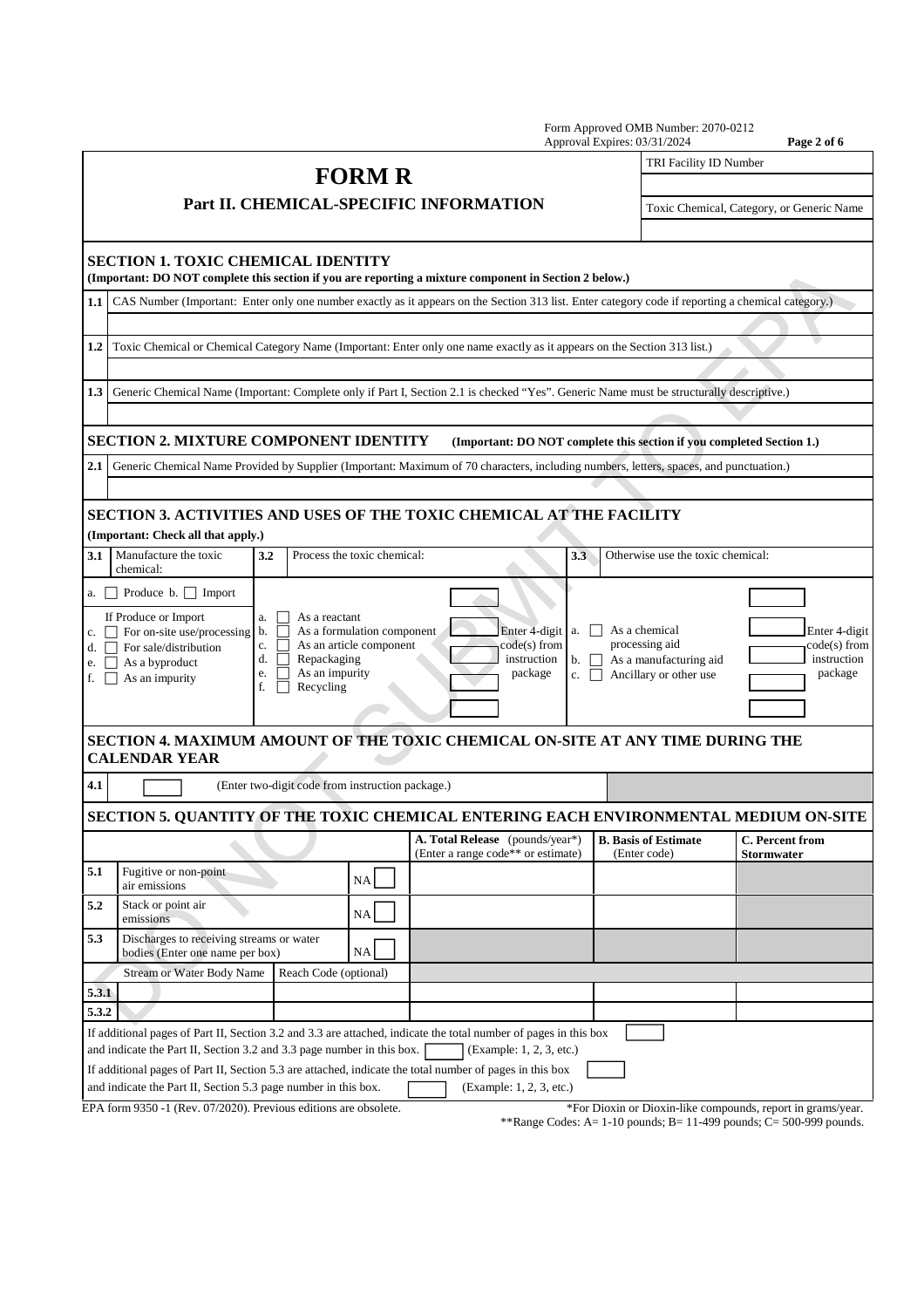|                     |                                                                                                                                   |           |                                                                       |                          |                                                     | Form Approved OMB Number: 2070-0212<br>Approval Expires: 03/31/2024 | Page 3 of 6                                                                          |
|---------------------|-----------------------------------------------------------------------------------------------------------------------------------|-----------|-----------------------------------------------------------------------|--------------------------|-----------------------------------------------------|---------------------------------------------------------------------|--------------------------------------------------------------------------------------|
|                     |                                                                                                                                   |           | <b>FORM R</b>                                                         |                          |                                                     |                                                                     | TRI Facility ID Number                                                               |
|                     |                                                                                                                                   |           |                                                                       |                          |                                                     |                                                                     |                                                                                      |
|                     | Part II. CHEMICAL-SPECIFIC INFORMATION (CONTINUED)                                                                                |           | Toxic Chemical, Category, or Generic Name                             |                          |                                                     |                                                                     |                                                                                      |
|                     |                                                                                                                                   |           |                                                                       |                          |                                                     |                                                                     |                                                                                      |
| (continued)         |                                                                                                                                   |           |                                                                       |                          |                                                     |                                                                     | SECTION 5. QUANTITY OF THE TOXIC CHEMICAL ENTERING EACH ENVIRONMENTAL MEDIUM ON-SITE |
|                     |                                                                                                                                   | <b>NA</b> | A. Total Release (pounds/year*) (Enter a range<br>code** or estimate) |                          |                                                     | <b>B.</b> Basis of Estimate<br>(Enter code)                         |                                                                                      |
| 5.4-5.5             | Disposal to land on-site                                                                                                          |           |                                                                       |                          |                                                     |                                                                     |                                                                                      |
| 5.4.1               | Class I Underground<br><b>Injection Wells</b>                                                                                     |           |                                                                       |                          |                                                     |                                                                     |                                                                                      |
| 5.4.2               | Class II-V Underground<br><b>Injection Wells</b>                                                                                  |           |                                                                       |                          |                                                     |                                                                     |                                                                                      |
| 5.5.1A              | <b>RCRA Subtitle C landfills</b>                                                                                                  |           |                                                                       |                          |                                                     |                                                                     |                                                                                      |
| 5.5.1B              | Other landfills                                                                                                                   |           |                                                                       |                          |                                                     |                                                                     |                                                                                      |
| 5.5.2               | Land treatment/application<br>farming                                                                                             |           |                                                                       |                          |                                                     |                                                                     |                                                                                      |
| 5.5.3A              | RCRA Subtitle C surface<br>impoundments                                                                                           |           |                                                                       |                          |                                                     |                                                                     |                                                                                      |
| 5.5.3B              | Other surface impoundments                                                                                                        |           |                                                                       |                          |                                                     |                                                                     |                                                                                      |
| 5.5.4               | Other disposal                                                                                                                    |           |                                                                       |                          |                                                     |                                                                     |                                                                                      |
|                     | <b>Optional Waste Rock Piles Information</b><br>You may check this box if your Section 5.5 quantities include "waste rock piles." |           |                                                                       |                          | Enter quantity of "waste rock piles" (pounds/year*) |                                                                     |                                                                                      |
|                     | SECTION 6. TRANSFER(S) OF THE TOXIC CHEMICAL IN WASTES TO OFF-SITE LOCATIONS                                                      |           |                                                                       |                          |                                                     |                                                                     |                                                                                      |
| 6.1                 | DISCHARGES TO PUBLICLY OWNED TREATMENT WORKS (POTWs)                                                                              |           |                                                                       |                          |                                                     | <b>NA</b>                                                           |                                                                                      |
| 6.1.                | POTW Name                                                                                                                         |           |                                                                       |                          |                                                     |                                                                     |                                                                                      |
| <b>POTW Address</b> |                                                                                                                                   |           |                                                                       |                          |                                                     |                                                                     |                                                                                      |
| City                |                                                                                                                                   |           | County                                                                |                          | <b>State</b>                                        |                                                                     | ZIP                                                                                  |
|                     | A. Quantity Transferred to this POTW-<br>(pounds/year*) (Enter range code**or estimate)                                           |           | <b>B.</b> Basis of Estimate<br>(Enter code)                           |                          |                                                     |                                                                     | C. Disposal/Treatment (Enter code)                                                   |
| 1.                  |                                                                                                                                   |           | 1.                                                                    |                          |                                                     | 1. P                                                                |                                                                                      |
| 2.                  |                                                                                                                                   |           | 2.                                                                    |                          |                                                     | 2. P                                                                |                                                                                      |
| 3.                  |                                                                                                                                   |           | 3.                                                                    |                          |                                                     | 3. P                                                                |                                                                                      |
|                     | If additional pages of Part II, Section 6.1 are attached, indicate the total number of pages in this box                          |           |                                                                       |                          |                                                     |                                                                     |                                                                                      |
|                     | and indicate the Part II, Section 6.1 page number in this box.                                                                    |           |                                                                       | (Example: 1, 2, 3, etc.) |                                                     |                                                                     |                                                                                      |
|                     | SECTION 6.2 TRANSFERS TO OTHER OFF-SITE LOCATIONS                                                                                 |           |                                                                       | <b>NA</b>                |                                                     |                                                                     |                                                                                      |
| 6.2.                | Off-Site EPA Identification Number (RCRA ID No.)                                                                                  |           |                                                                       |                          |                                                     |                                                                     |                                                                                      |
|                     | <b>Off-Site Location Name:</b>                                                                                                    |           |                                                                       |                          |                                                     |                                                                     |                                                                                      |
|                     | Off-Site Address:                                                                                                                 |           |                                                                       |                          |                                                     |                                                                     |                                                                                      |
| City                |                                                                                                                                   |           | County                                                                | <b>State</b>             | ZIP                                                 |                                                                     | Country (non-US)                                                                     |
|                     | Is this location under control of reporting facility or parent company?                                                           |           |                                                                       |                          | Yes                                                 | No                                                                  |                                                                                      |
|                     | EPA form 9350 -1 (Rev. 07/2020). Previous editions are obsolete.                                                                  |           |                                                                       |                          |                                                     |                                                                     | *For Dioxin or Dioxin-like compounds, report in grams/year.                          |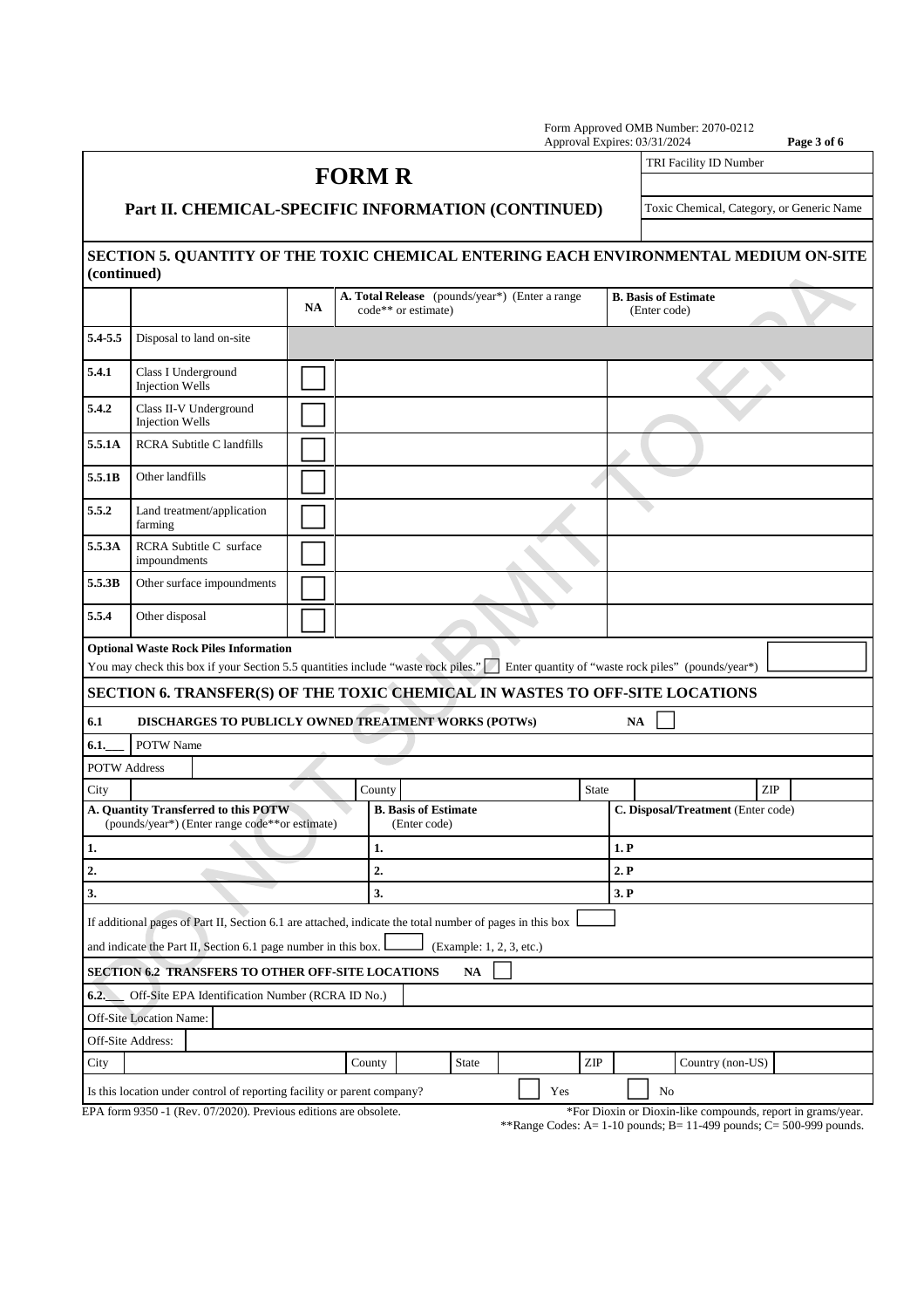|                                                                                                                                                          |                             |                                                                            |                          | Approval Expires: 03/31/2024 |                                                           | Page 4 of 6 |  |
|----------------------------------------------------------------------------------------------------------------------------------------------------------|-----------------------------|----------------------------------------------------------------------------|--------------------------|------------------------------|-----------------------------------------------------------|-------------|--|
|                                                                                                                                                          |                             |                                                                            |                          |                              | TRI Facility ID Number                                    |             |  |
|                                                                                                                                                          |                             |                                                                            |                          |                              |                                                           |             |  |
|                                                                                                                                                          | <b>FORM R</b>               |                                                                            |                          |                              | Toxic Chemical, Category, or Generic Name                 |             |  |
| Part II. CHEMICAL-SPECIFIC INFORMATION (CONTINUED)                                                                                                       |                             |                                                                            |                          |                              |                                                           |             |  |
| SECTION 6.2. TRANSFERS TO OTHER OFF-SITE LOCATION (CONTINUED)                                                                                            |                             |                                                                            |                          |                              |                                                           |             |  |
| A. Total Transfer (pounds/year*)                                                                                                                         | <b>B.</b> Basis of Estimate |                                                                            |                          |                              | C. Type of Waste Treatment/Disposal/                      |             |  |
| (Enter a range code** or estimate)                                                                                                                       | (Enter code)                |                                                                            |                          |                              | <b>Recycling/Energy Recovery (Enter code)</b>             |             |  |
| 1.                                                                                                                                                       | 1.                          |                                                                            |                          | 1. M                         |                                                           |             |  |
| 2.                                                                                                                                                       | $\overline{2}$              |                                                                            |                          | 2. M                         |                                                           |             |  |
| 3.                                                                                                                                                       | 3.                          |                                                                            |                          | 3. M                         |                                                           |             |  |
| Off-Site EPA Identification Number (RCRA ID No.)<br>6.2                                                                                                  |                             |                                                                            |                          |                              |                                                           |             |  |
| Off-Site Location Name:                                                                                                                                  |                             |                                                                            |                          |                              |                                                           |             |  |
| Off-Site Address:                                                                                                                                        |                             |                                                                            |                          |                              |                                                           |             |  |
| City                                                                                                                                                     | County                      | <b>State</b>                                                               | ZIP                      |                              | Country (non-US)                                          |             |  |
| Is this location under control of reporting facility or parent company?                                                                                  |                             | Yes                                                                        |                          | N <sub>o</sub>               |                                                           |             |  |
| A. Total Transfer (pounds/year*)                                                                                                                         | <b>B.</b> Basis of Estimate |                                                                            |                          |                              | C. Type of Waste Treatment/Disposal/                      |             |  |
| (Enter a range code** or estimate)                                                                                                                       | (Enter code)                |                                                                            |                          |                              | <b>Recycling/Energy Recovery (Enter code)</b>             |             |  |
| 1.                                                                                                                                                       | 1.                          |                                                                            |                          | 1. M                         |                                                           |             |  |
| 2.                                                                                                                                                       | $\overline{2}$              |                                                                            |                          | 2. M                         |                                                           |             |  |
| 3.                                                                                                                                                       | 3.                          |                                                                            |                          | 3. M                         |                                                           |             |  |
| SECTION 7A. ON-SITE WASTE TREATMENT METHODS AND EFFICIENCY                                                                                               |                             |                                                                            |                          |                              |                                                           |             |  |
| Not Applicable (NA) - Check here if no on-site waste treatment method is applied to any waste stream containing the toxic chemical or chemical category. |                             |                                                                            |                          |                              |                                                           |             |  |
| a. General Waste Stream<br>(Enter code)                                                                                                                  |                             | b. Waste Treatment Method(s) Sequence<br>(Enter 3- or 4-character code(s)) |                          |                              | c. Waste Treatment Efficiency<br>(Enter 2 character code) |             |  |
| 7A.1a<br>7A.1b                                                                                                                                           | 1                           |                                                                            | $\overline{2}$           |                              | 7A.1c                                                     |             |  |
| 3                                                                                                                                                        | $\overline{4}$              |                                                                            | 5                        |                              |                                                           |             |  |
| 6                                                                                                                                                        | 7                           |                                                                            | 8                        |                              |                                                           |             |  |
| 7A.2a<br>7A.2b                                                                                                                                           | 1<br>$\overline{4}$         |                                                                            | $\overline{2}$           |                              | 7A.2c                                                     |             |  |
| 3<br>6                                                                                                                                                   | 7                           |                                                                            | 5<br>8                   |                              |                                                           |             |  |
| 7A.3a<br>7A.3b                                                                                                                                           | 1                           |                                                                            | $\overline{2}$           |                              | 7A.3c                                                     |             |  |
| 3                                                                                                                                                        | $\overline{4}$              |                                                                            | 5                        |                              |                                                           |             |  |
| 6                                                                                                                                                        | 7                           |                                                                            | ŏ                        |                              |                                                           |             |  |
| 7A.4a<br>7A.4b                                                                                                                                           | 1                           |                                                                            | $\sqrt{2}$               |                              | 7A.4c                                                     |             |  |
| 3<br>6                                                                                                                                                   | $\overline{4}$<br>$\tau$    |                                                                            | 5<br>8                   |                              |                                                           |             |  |
| 7A.5a<br>7A.5b                                                                                                                                           | $\mathbf{1}$                |                                                                            | $\sqrt{2}$               |                              | 7A.5c                                                     |             |  |
| 3                                                                                                                                                        | $\overline{\mathcal{L}}$    |                                                                            | 5                        |                              |                                                           |             |  |
| 6                                                                                                                                                        | $\overline{7}$              |                                                                            | 8                        |                              |                                                           |             |  |
| If additional pages of Part II, Section 6.2/7.A are attached, indicate the total number of pages in this                                                 |                             |                                                                            |                          | box                          |                                                           |             |  |
| and indicate the Part II, Section 6.2/7.A page number in this box.                                                                                       |                             |                                                                            | (Example: 1, 2, 3, etc.) |                              |                                                           |             |  |

EPA form 9350 -1 (Rev. 07/2020). Previous editions are obsolete. \*For Dioxin or Dioxin-like compounds, report in grams/year.

\*\*Range Codes: A=  $1-10$  pounds; B=  $11-499$  pounds; C= 500-999 pounds.

Form Approved OMB Number: 2070-0212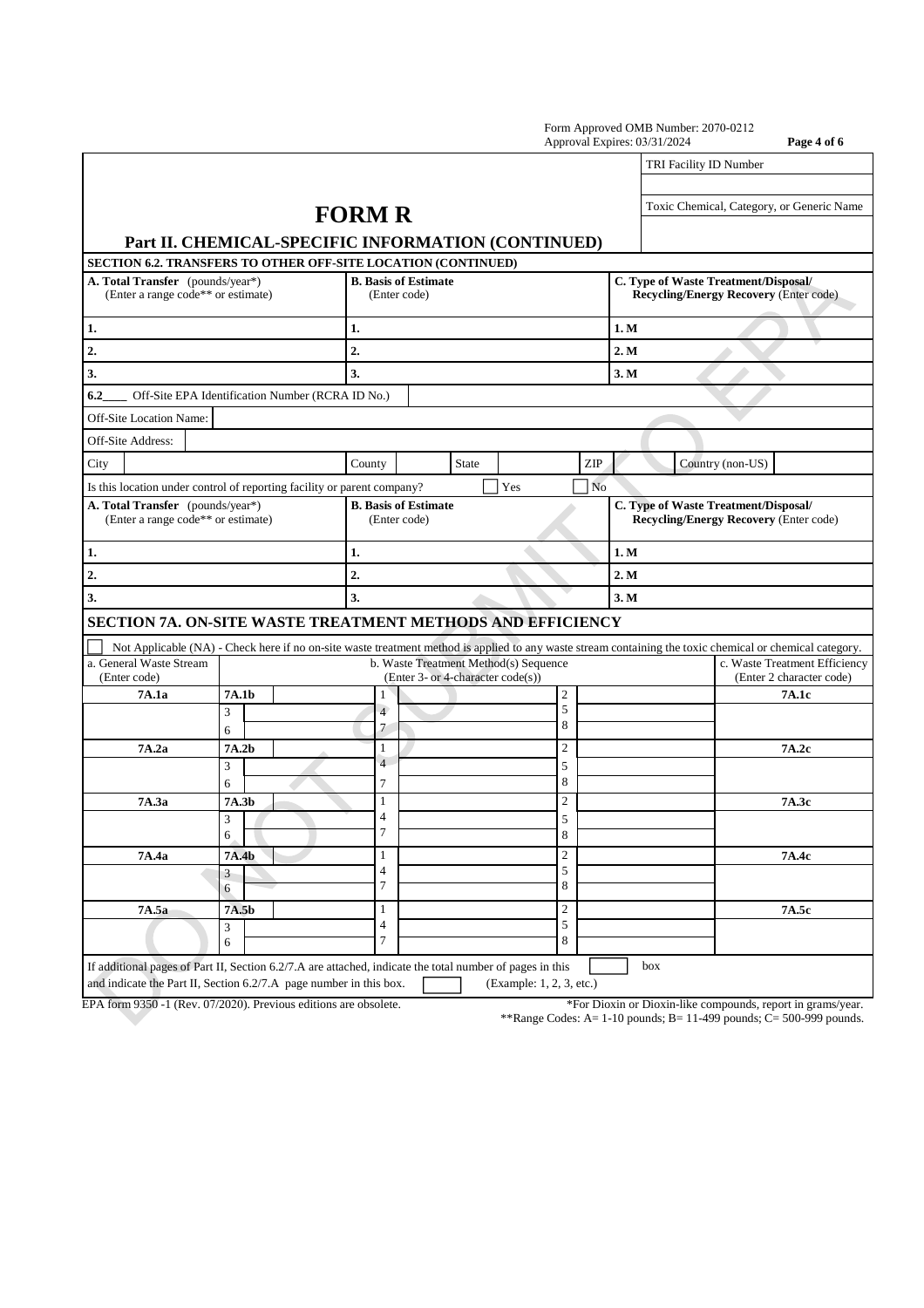| TRI Facility ID Number<br><b>FORM R</b><br>Part II. CHEMICAL-SPECIFIC INFORMATION (CONTINUED)<br>Toxic Chemical, Category, or Generic Name                                                                  |                                                          |  |
|-------------------------------------------------------------------------------------------------------------------------------------------------------------------------------------------------------------|----------------------------------------------------------|--|
|                                                                                                                                                                                                             |                                                          |  |
|                                                                                                                                                                                                             |                                                          |  |
|                                                                                                                                                                                                             |                                                          |  |
| <b>SECTION 7B. ON-SITE ENERGY RECOVERY PROCESSES</b>                                                                                                                                                        |                                                          |  |
| Check here if no on-site energy recovery is applied to any waste stream containing the toxic chemical or chemical category.<br><b>NA</b>                                                                    |                                                          |  |
| Energy Recovery Methods (Enter 3-character code(s))                                                                                                                                                         |                                                          |  |
| $\overline{2}$<br>3<br>$\mathbf{1}$                                                                                                                                                                         |                                                          |  |
| <b>SECTION 7C. ON-SITE RECYLING PROCESSES</b>                                                                                                                                                               |                                                          |  |
| Check here if no on-site recycling is applied to any waste stream containing the toxic chemical or chemical category.<br>NA                                                                                 |                                                          |  |
| Recycling Methods (Enter 3-character code(s))                                                                                                                                                               |                                                          |  |
| 2.<br>3.<br>1.                                                                                                                                                                                              |                                                          |  |
| <b>SECTION 8. SOURCE REDUCTION AND WASTE MANAGEMENT</b>                                                                                                                                                     |                                                          |  |
| Column A<br>Column B<br>Column <sub>C</sub><br>Column <sub>D</sub><br><b>Current Reporting</b><br>Following Year<br>Prior Year<br>Year (pounds/year*)<br>(pounds/year*)<br>(pounds/year*)                   | Second Following Year<br>(pounds/year*)                  |  |
| 8.1 - 8.7 Production-Related Waste Managed                                                                                                                                                                  |                                                          |  |
| 8.1a   Total on-site disposal to Class I Underground Injection Wells,<br>RCRA Subtitle C landfills, and other landfills                                                                                     |                                                          |  |
| <b>8.1b</b> Total other on-site disposal or other releases                                                                                                                                                  |                                                          |  |
| Total off-site disposal to Class I Underground Injection Wells,<br>8.1c<br>RCRA Subtitle C landfills, and other landfills                                                                                   |                                                          |  |
| 8.1d<br>Total other off-site disposal or other releases                                                                                                                                                     |                                                          |  |
| 8.2<br>Quantity used for energy recovery on-site                                                                                                                                                            |                                                          |  |
| 8.3<br>Quantity used for energy recovery off-site                                                                                                                                                           |                                                          |  |
| 8.4<br>Quantity recycled on-site                                                                                                                                                                            |                                                          |  |
| Quantity recycled off-site<br>8.5                                                                                                                                                                           |                                                          |  |
| Quantity treated on-site<br>8.6                                                                                                                                                                             |                                                          |  |
| 8.7<br><b>Ouantity treated off-site</b>                                                                                                                                                                     |                                                          |  |
| Non-Production-Related Waste Managed**<br>8.8<br>$\Box$<br>$\Box$                                                                                                                                           |                                                          |  |
| 8.9<br>Production ratio or<br>Activity ratio (select one and enter value to the right)                                                                                                                      |                                                          |  |
| Did your facility engage in any newly implemented source reduction activities for this chemical during the reporting year?<br>8.10<br>If so, complete the following section; if not, check NA.<br><b>NA</b> |                                                          |  |
| <b>Source Reduction Activities</b><br>Methods to Identify Activity (Enter code(s))<br>(Enter code(s))                                                                                                       | Estimated annual reduction<br>(Enter code(s)) (optional) |  |
| d.<br>8.10.1<br>b.<br>a.<br>c.                                                                                                                                                                              |                                                          |  |
| d.<br>8.10.2<br>b.<br>c.<br>a.                                                                                                                                                                              |                                                          |  |
| 8.10.3<br>d.<br>b.<br>c.<br>a.                                                                                                                                                                              |                                                          |  |
| d.<br>8.10.4<br>b.<br>c.<br>a.                                                                                                                                                                              |                                                          |  |

EPA form 9350 -1 (Rev. 07/2020). Previous editions are obsolete. \*For Dioxin or Dioxin-like compounds, report in grams/year.

\*\*Includes quantities released to the environment or transferred off-site as a result of remedial actions, catastrophic events, or other one-time events not associated with production processes